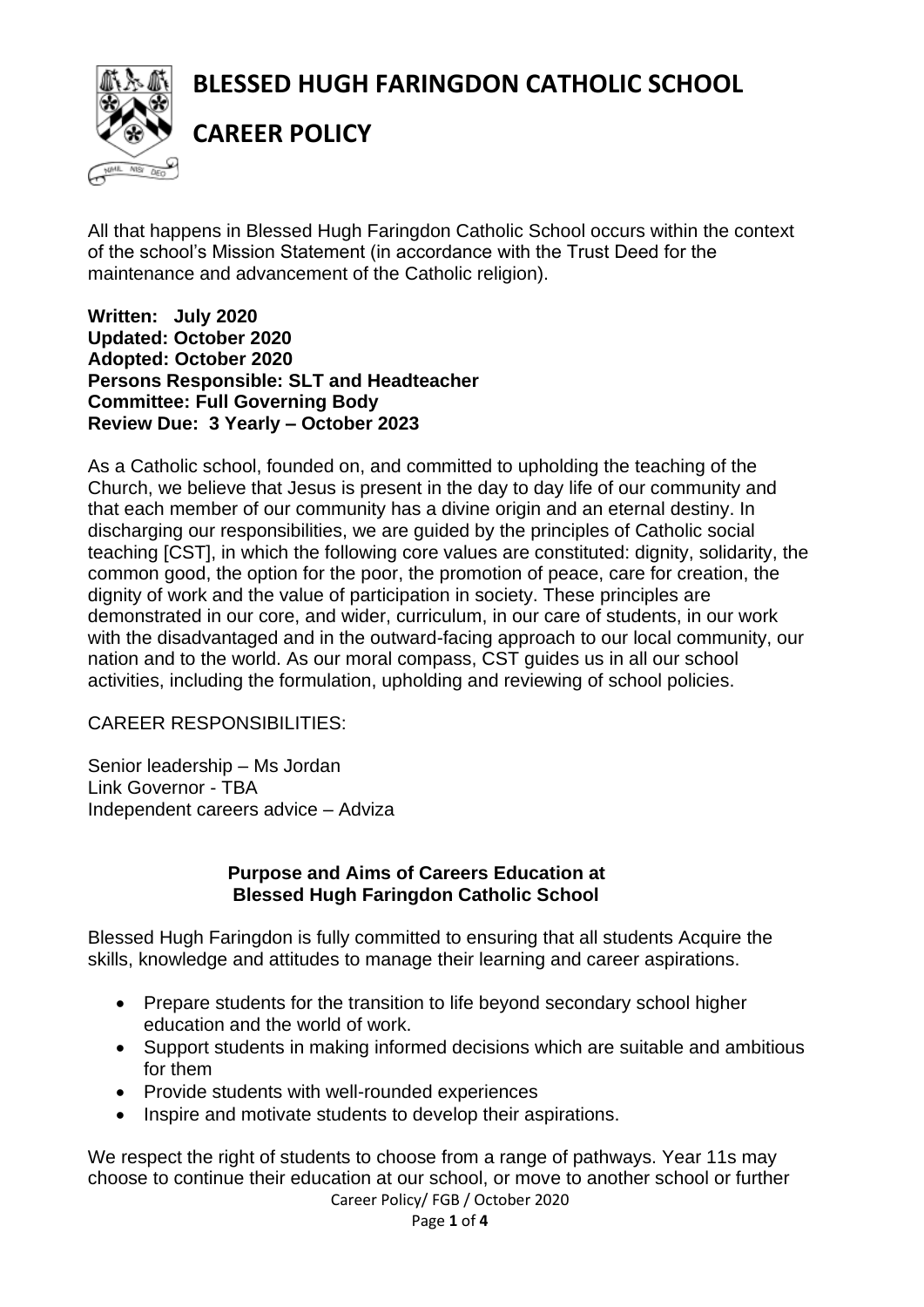education college, specialist provision, or into an apprenticeship. Year 13th may choose to move on to University, into apprenticeships, further education, gap years, voluntary work, internships, or straight into paid employment.

## **Statutory duties**

This programme has been developed in line with the eight Gatsby benchmarks for ensuring best practise and to meet the Requirements of the Department for education's statutory guidance 2018

- All students should be provided with independent careers guidance from years 8 to 12
- Careers guidance in this context means a full range of activities under the eight Gatsby benchmarks
- Governors are responsible for ensuring that independent careers guidance is impartial, and it informs students on a range of educational and training options and promotes the best interest of the student
- Personal guidance does not have to be external but the person delivering it must be qualified
- Where guidance is internal it must be supplemented by external sources of support.

## **The Gatsby benchmarks**

- 1. A stable careers programme
- 2. Learning from career and learn Labour market information
- 3. Addressing the needs of each student
- 4. Linking curriculum learning to careers
- 5. Encounters with employers and employees
- 6. Experience of workplaces
- 7. Encounters with further and higher education
- 8. Personal guidance

Send Provision:

Students with special educational needs or disabilities will have transition support from one key stage to another, this will include personalised support from the SENDCO, Head of the Blessed Mary Ward Centre and the Careers Leader

Careers Advisor:

Blessed Hugh Faringdon buy in the services of Independent Careers advice from Adviza

Provider Access Policy

https://www.hughfaringdon.org/component/fileman/?view=file&routed=1&name=Provider%20 Access%20Policy%20Statement.pdf&container=fileman-attachments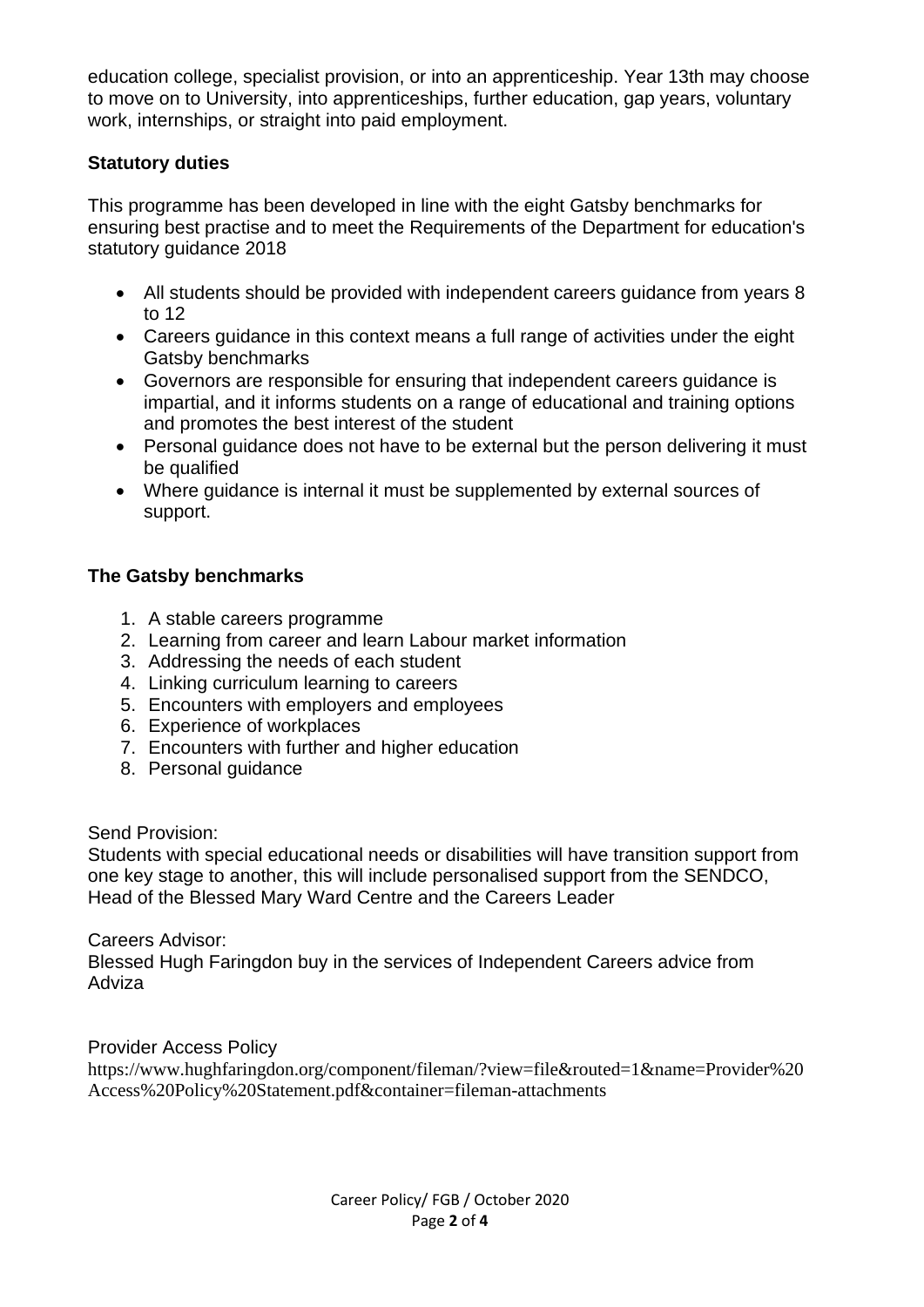# **Year 7 Introduction to Careers:**

Introduction to careers using Career Pilot Platform Career Terminology Research Jobs of the future and understand what impact Covid-19 has had on the job market Explore Green Careers Understanding decision making Career Pilot Quiz Understanding Careers in the curriculum

#### **Year 8 Introduction to Careers:**

Use Career pilot to research different qualifications Research the Local labour market and understand the impact Covid-19 has had in the job market**.** Design a questionnaire to ask family members and friends about their career journey Build a skills profile Introduction to University

### **Year 9 Introduction to Careers:**

Qualification wordsearch mix and match Research different GCSE options Introduction to Apprenticeships Continue to work on skills profile Continue to explore the job market, learn how differed jobs are marketed and portrayed in the media, understand the impact Covid-19 has had on the job market

### **Year 10 Introduction to Careers:**

Job sector quiz Understand the different sectors and jobs available, understand the impact Covid-19 has had on the job market Look up pre 16 skills map on Career pilot Work experience launch Introduction to CV writing Explore Choices at 16

### **Year 11 introduction to Careers:**

Introduction to careers library and prospectus Introduction to careers guidance Find 6th form/college provider Revisit apprenticeships Update CV and next steps

> Career Policy/ FGB / October 2020 Page **3** of **4**